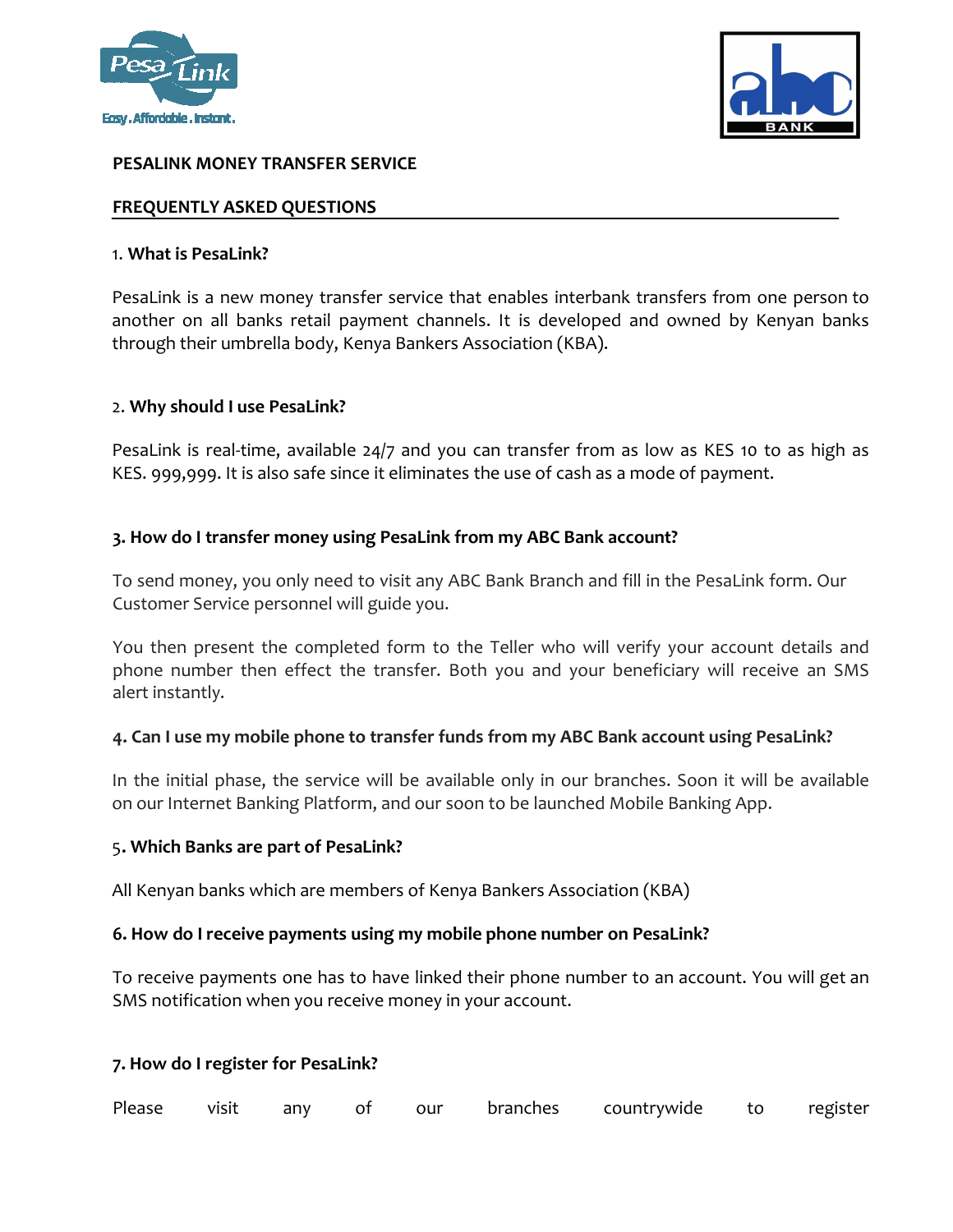



# 8. Can everybody access PesaLink?

Currently, only banked users can access PesaLink on their bank channels

## 9. Do I need a Smartphone to use PesaLink on mobile?

You do not need a Smartphone to access PesaLink on mobile. PesaLink is accessible both on app and USSD.

## 10. How do I change my registration from one Bank to another one?

PesaLink allows one to change their default account hence giving the customer the power to choose the bank they want their account to be linked to.

# 11. Can I use PesaLink if I don't have a mobile phone?

Yes you can. PesaLink is available on five bank channels; Mobile Banking, ATM, Internet Banking, Bank branch and Agency Banking.

## 12. How will I update my personal details on PesaLink?

To update personal information on PesaLink, visit your nearest bank branch to submit the new details.

## 13. Can I use a different bank's ATM to access PesaLink?

Yes you can if the Bank offers PesaLink on their ATM machines

## 14. Can I use PesaLink on other banks' channels?

You can only use the ATM and agency channels of the banks that provide PesaLink on them for card based transactions.

## 15. What is the minimum and maximum amount I can send using PesaLink?

The minimum amounts that can be transferred on PesaLink are KES 10; USD 1; GBP 1 and EUR 1 and the maximum amount that can be transferred are KES 999,999; USD 10,000; GBP 10,000 and 10,000.

## 16. Can I use PesaLink to accept payments into my business account?

Yes you can by providing the account number and directing whoever is sending money to use the 'Send to Account' option. If the business account in online you can link your phone to it.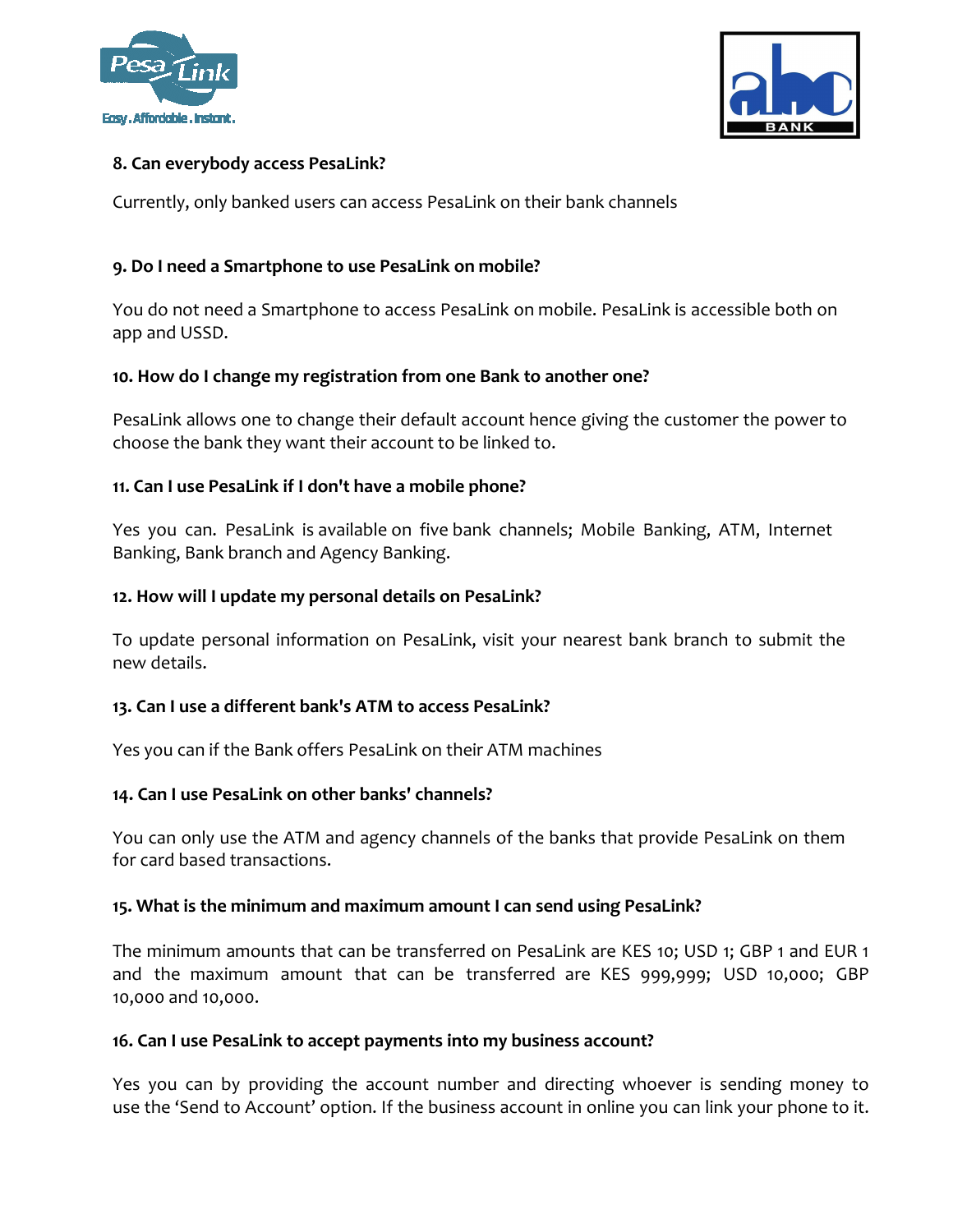



# 17. Can I use PesaLink to accept payments into another account not linked?

Yes you can by requesting for their account number to transfer funds using the 'Send to Account' option on PesaLink.

## 18. Can I register with more than one of the participating Banks?

Yes you can if you have an account with them

# 19. Can I use PesaLink to send money abroad?

Currently, PesaLink will facilitate local funds transfer only. International transfers will be scoped in later phases of the service 66

## 12. Can I send money to someone in Kenya from abroad?

PesaLink will facilitate local funds transfer only at the moment. International transfers will be scoped in later phases of the service

## 21. Can I send money to someone who is not registered?

Yes you can by using 'Send to Account' and 'Send to Card' option on PesaLink

# 22. Can I send money if I am not linked to my account?

Yes, to send you do not need to link your account. You link your account to receive money via the linked account.

## 23. How long does it take money sent through PesaLink to hit my account?

It should take a maximum of 45 seconds for a transaction to be completed

## 24. Which currency will I use while sending money through PesaLink?

PesaLink will facilitate Funds transfer from KES to KES, USD to USD, GBP to GBP and EUR to EUR accounts. There will be no currency conversion at the switch.

## 25. Can I use PesaLink outside Nairobi?

Yes, you can use PesaLink outside Nairobi but within Kenya

## 26. Is PesaLink owned by the government?

No. PesaLink is a service offered by IPSL which is a company owned by KBA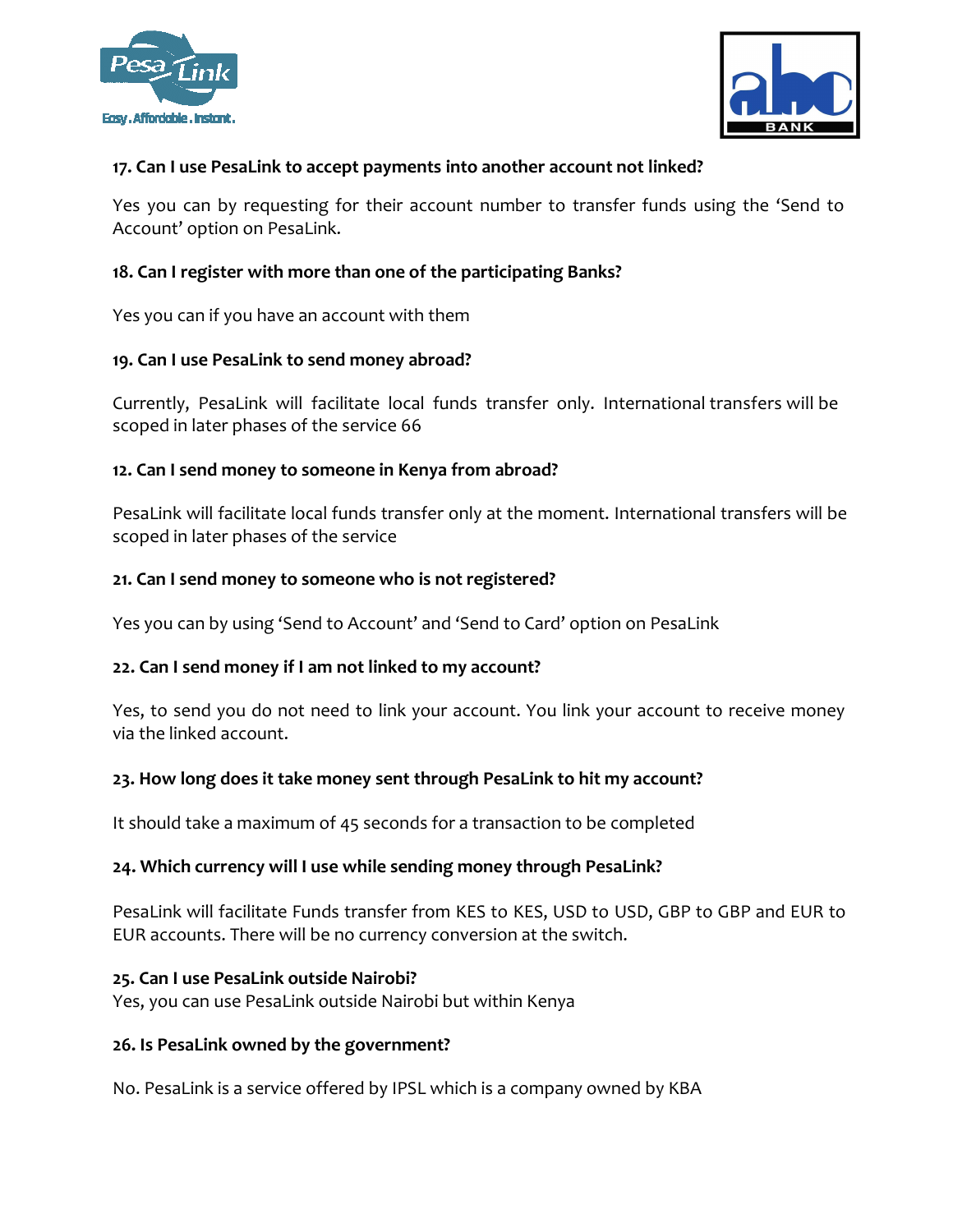



## 27. Can I deposit money on PesaLink?

No. PesaLink will only facilitate funds transfer from account to account or from account to card

## 28. Can I withdraw money from PesaLink?

Currently, PesaLink will only facilitate account to account funds transfer. Cash withdrawals which is scoped in 'Cash by Code' will be facilitated at later phases of the project

#### 29. Will PesaLink provide loans?

No. PesaLink will only facilitate 'Person to Person' funds transfer.

#### 30. Which languages are available on PesaLink?

English

#### 31. Do I need a PIN for PesaLink?

You do not need a PIN to access PesaLink. The service will be available on the existing banks channels.

## 32. How will I know that my transaction has gone through?

You will receive an SMS confirming successful transaction

## 33. How will I know that I have sent money to the right person?

The last step of sending money to a recipient requires the user to confirm the details of the transaction i.e. the name of the person (send to Phone), the account number and bank of recipient (send to account) and the card number of the recipient (send to card)

## 34. Do I need a different SIM card to access PesaLink on my mobile phone?

No. You will be able to access PesaLink through the mobile banking platform of your Bank

## 35. Will I be able to receive funds at night and on public holidays?

One can be able to receive funds of up to KES 999,999 any day and time 24/7 hours

#### 36. Can a minor access and use PesaLink?

No. Validation of PesaLink users will happen at the banks.